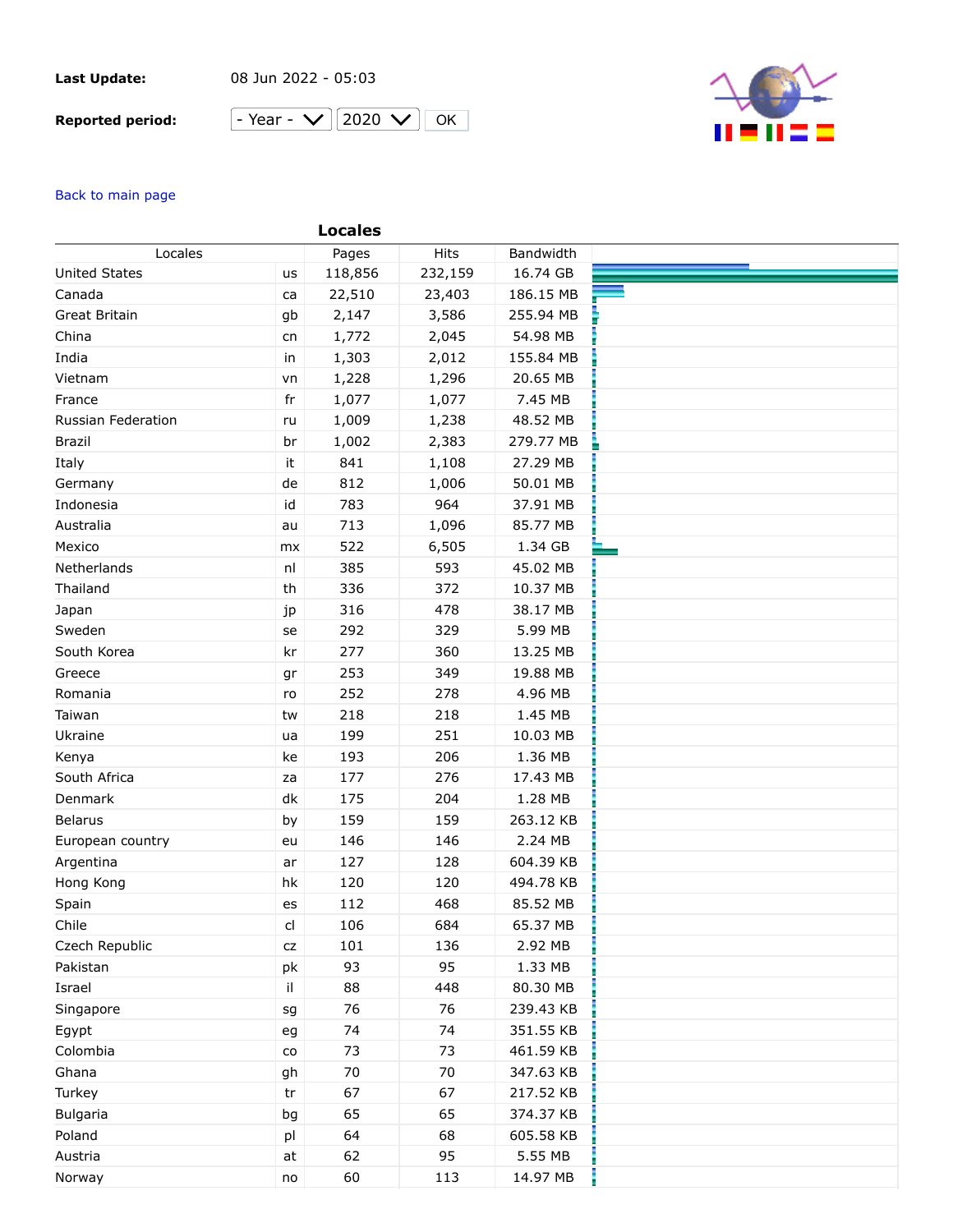| Ireland                | ie         | 59             | 258            | 37.64 MB   |  |
|------------------------|------------|----------------|----------------|------------|--|
| Lithuania              | It         | 58             | 58             | 277.15 KB  |  |
| Iran                   | ir         | 57             | 57             | 173.39 KB  |  |
| Oman                   | om         | 44             | 44             | 214.91 KB  |  |
| Kazakhstan             | kz         | 42             | 42             | 57.54 KB   |  |
| Malawi                 | mw         | 36             | 36             | 170.32 KB  |  |
| Switzerland            | ${\sf ch}$ | 34             | 52             | 978.92 KB  |  |
| Philippines            | ph         | 31             | 31             | 158.66 KB  |  |
| Unknown                | t          | 30             | 348            | 77.88 MB   |  |
| Malaysia               | my         | 29             | 29             | 212.98 KB  |  |
| Cayman Islands         | ky         | 28             | 28             | 123.02 KB  |  |
| Iraq                   | iq         | 28             | 28             | 127.78 KB  |  |
| Morocco                | ma         | 27             | 145            | 27.17 MB   |  |
| Cyprus                 | cy         | 26             | 26             | 118.85 KB  |  |
| Panama                 | pa         | 24             | 24             | 121.48 KB  |  |
| Seychelles             | SC         | 23             | 23             | 180.65 KB  |  |
| Moldova                | md         | 22             | 47             | 1.19 MB    |  |
| Albania                | al         | 19             | 19             | 859.30 KB  |  |
| Dominica               | dm         | 19             | 19             | 255.57 KB  |  |
| Curacao                | <b>CW</b>  | 18             | 18             | 122.23 KB  |  |
|                        | hu         | 18             | 38             | 1.24 MB    |  |
| Hungary<br>Peru        |            | 17             | 17             | 94.45 KB   |  |
| Saudi Arabia           | pe         | 16             | 16             | 231.91 KB  |  |
|                        | sa         | 16             | 16             | 27.16 KB   |  |
| Senegal                | sn         |                |                | 73.17 KB   |  |
| Georgia                | ge         | 15             | 15             |            |  |
| Slovak Republic        | sk         | 15             | 18             | 1.76 MB    |  |
| Cambodia               | kh         | 15             | 15             | 39.58 KB   |  |
| Paraguay               | ру         | 15             | 15             | 21.10 KB   |  |
| New Caledonia (French) | nc         | 14             | 14             | 100.79 KB  |  |
| Finland                | fi         | 14             | 15             | 367.53 KB  |  |
| Montenegro             | me         | 13             | 13             | 40.87 KB   |  |
| Portugal               | pt         | 12             | 25             | 2.20 MB    |  |
| Macedonia              | mk         | 11             | $11\,$         | 41.36 KB   |  |
| Unknown                | ZZ         | 10             | 168            | 31.64 MB   |  |
| Cameroon               | cm         | $10\,$         | 10             | 58.38 KB   |  |
| Ecuador                | ec         | 9              | 29             | 2.71 MB    |  |
| Nigeria                | ng         | 8              | 149            | 27.24 MB   |  |
| Puerto Rico            | pr         | 6              | 6              | 8.74 KB    |  |
| Bangladesh             | bd         | 6              | 8              | 217.76 KB  |  |
| Liberia                | Ir.        | 6              | 6              | 40.10 KB   |  |
| Syria                  | sy         | 5              | 5              | 26.72 KB   |  |
| Tunisia                | tn         | 5              | 32             | 1002.26 KB |  |
| Bosnia-Herzegovina     | ba         | 5              | 5              | 7.97 KB    |  |
| Nepal                  | np         | 5              | 29             | 883.06 KB  |  |
| Honduras               | hn         | 4              | $\overline{4}$ | 33.62 KB   |  |
| Angola                 | ao         | 3              | 3              | 16.10 KB   |  |
| New Zealand            | nz         | 3              | 3              | 1.18 KB    |  |
| Estonia                | ee         | 3              | 3              | 4.09 KB    |  |
| Republic of Serbia     | rs         | 3              | 4              | 235.23 KB  |  |
| Malta                  | mt         | $\overline{2}$ | 2              | 29.56 KB   |  |
| Belgium                | be         | 2              | 53             | 11.51 MB   |  |
| Azerbaidjan            | az         | $\overline{2}$ | 53             | 12.49 MB   |  |
| Guatemala              | gt         | $\overline{2}$ | $\overline{2}$ | 29.73 KB   |  |
| Tanzania               | tz         | $\mathbf 1$    | $\mathbf{1}$   | 403 Bytes  |  |